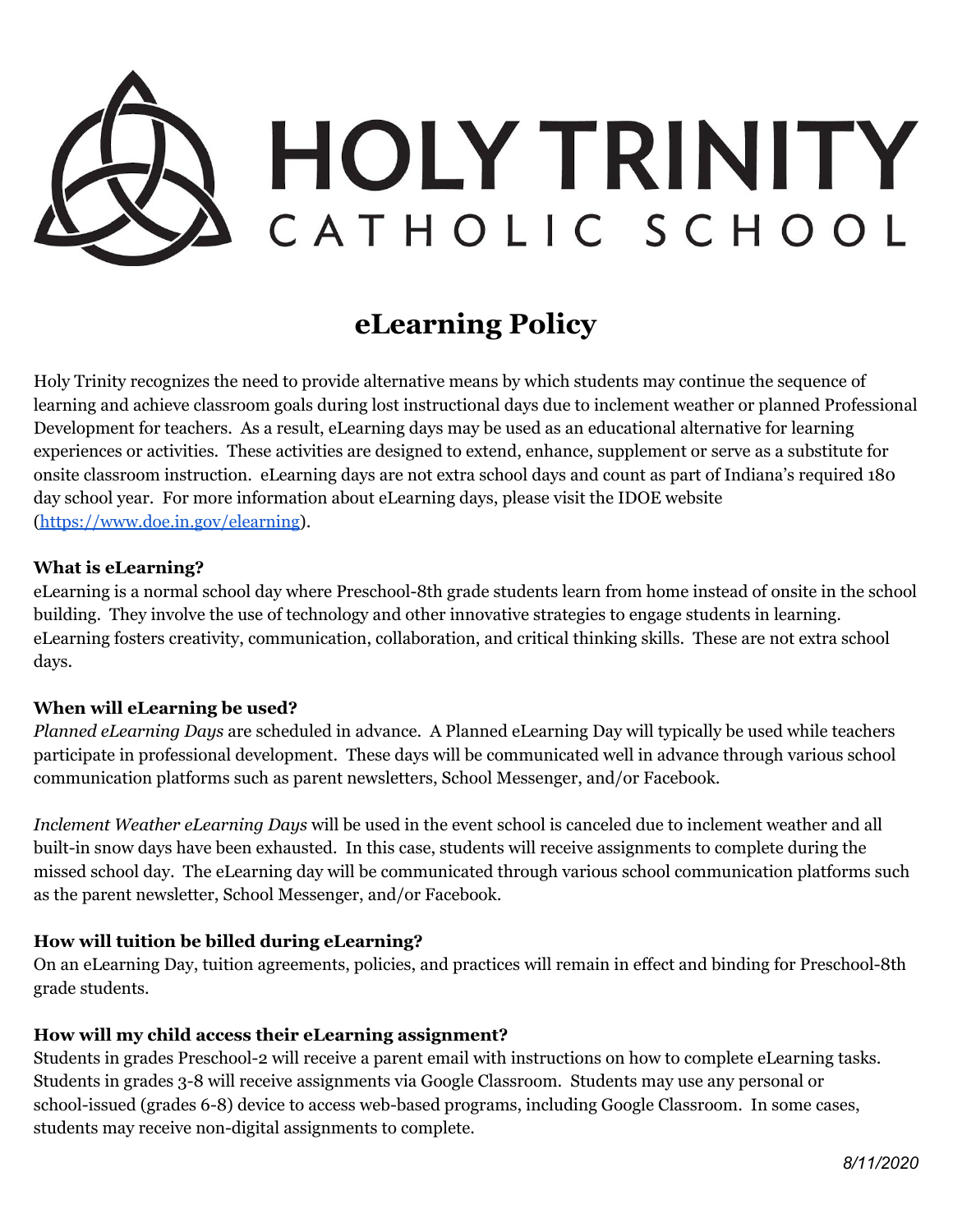# **What time can I expect assignments to be shared?**

Assignments will be shared by 9:00 AM on an Inclement Weather eLearning Day. On a Planned eLearning Day, assignments will also be shared by 9:00 AM or in advance of the eLearning day.

## **When are eLearning assignments due?**

Assignments will be due two (2) school days after the eLearning day takes place. All assignments are due by midnight of the 2nd day. For example, if an eLearning day occurs on a Wednesday, all assignments should be completed by the following Friday at midnight. No additional time will be given beyond the two (2) school days to make-up assignments. Students and families, who find challenges on eLearning days, must communicate to the classroom teacher and school principal as soon as possible.

# **How long will assignments take to complete?**

The amount of time needed to complete eLearning assignments will vary depending on grade level. The chart below provides the minimum total daily work completion time. The time an individual student spends on daily assignments will vary and may be more or less than the times listed below.

| <b>Grade Level</b>                                                                              | <b>Minimum Daily Work Completion Time</b> |
|-------------------------------------------------------------------------------------------------|-------------------------------------------|
| $PS-2$                                                                                          | 30 min-1 hour                             |
| $3 - 4$                                                                                         | 1-1 $\frac{1}{2}$ hours                   |
| $5 - 6$                                                                                         | $1\frac{1}{2}$ - 2 hours                  |
| $7 - 8$                                                                                         | 2-4 hours                                 |
| Special Areas (Art, Music, PE, Computer, Library) -<br>Enrichment opportunities may be provided |                                           |

## **How will assignments be graded?**

Grading policies and practices remain intact and continue during eLearning. Teachers will determine whether or not eLearning assignments will be counted for a grade. If an assignment is not received after at least two (2) recorded attempts by the teacher to communicate with the parent (PS-5th) or student (6th-8th), a 0% may be recorded.

Expectations of all students' academic integrity and performance will be upheld and enforced during eLearning. Academic integrity includes honesty in citing sources, sharing work on assignments only with permission, and prohibits cheating of any kind on assignments and assessments. Students and families, who find challenges during eLearning days, must communicate to the classroom teacher and school principal as soon as possible.

## **How will attendance be taken?**

Attendance is based on assignment completion. Students will be counted present when at least one assignment is completed in at least one subject. For work assigned via Google Classroom, students are expected to TURN IN, MARK AS DONE, and/or SUBMIT all assignments by the due date.